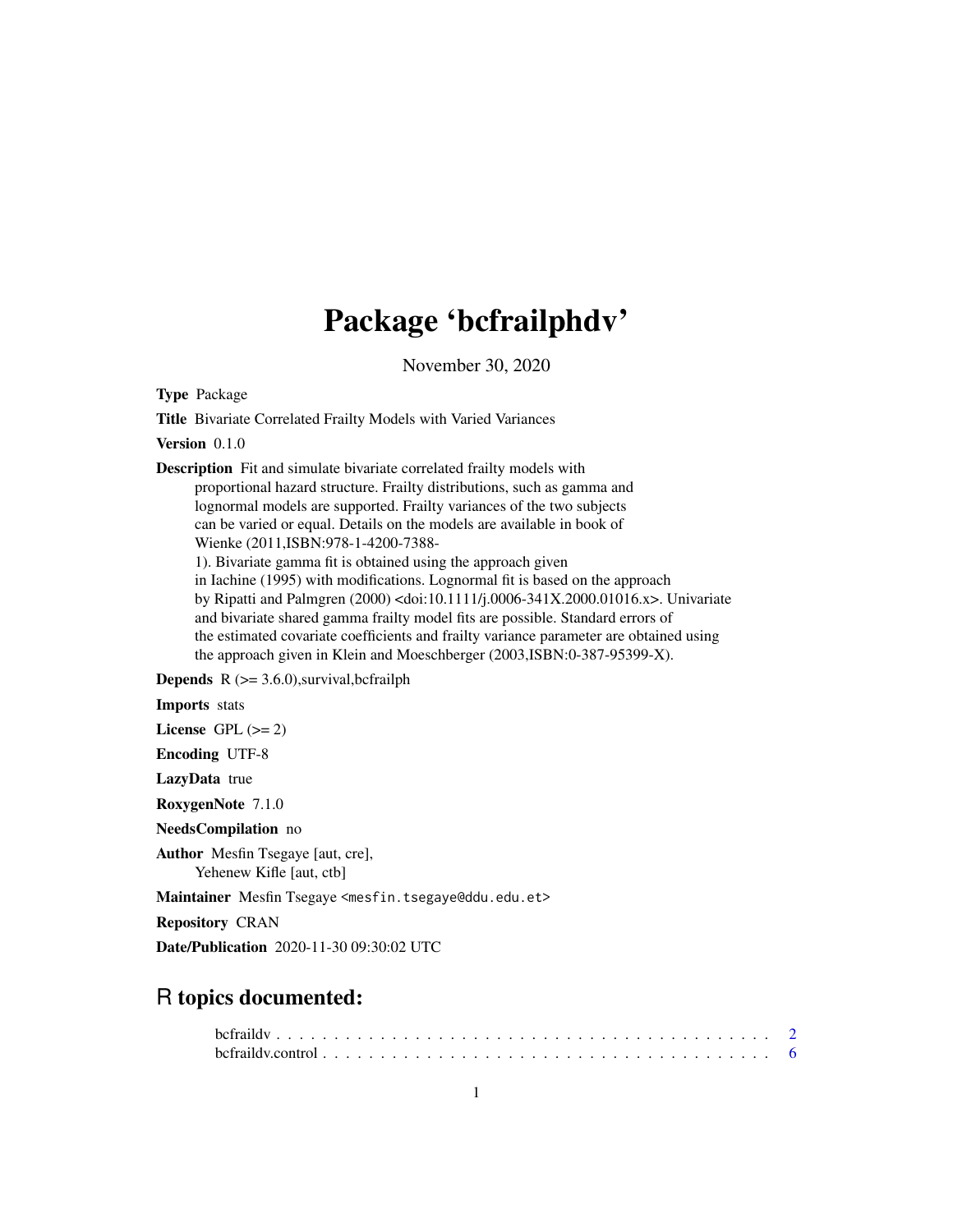#### <span id="page-1-0"></span>2 befraildv

| Index | 22 |
|-------|----|
|       |    |
|       |    |
|       |    |
|       |    |
|       |    |
|       |    |
|       |    |
|       |    |
|       |    |

<span id="page-1-1"></span>bcfraildv *Bivariate correlated frailty model with Proportional hazard structure when frailty variances of the two subjects are allowed to be different.*

# Description

Fit a semiparametric Bivariate correlated frailty models with Proportional Hazard structure where frailty/random effect variances of the two subject are allowed to be varied.

# Usage

```
bcfraildv(
  formula,
  data,
  frail_distrn = c("gamma", "lognormal"),
  initfrailp = NULL,
  control = befraidv.contrib(),
  ...
)
```
# Arguments

| formula      | A formula object, with the response on the left of $a \sim$ operator, and the terms<br>on the right. The response must be a survival object as returned by the Surv<br>function. |
|--------------|----------------------------------------------------------------------------------------------------------------------------------------------------------------------------------|
| data         | A data frame contain survival time, censor, covariate etc with data in columns.                                                                                                  |
| frail_distrn | A type of frailty distribution to be used in fit. Either gamma or lognormal. The<br>default is gamma.                                                                            |
| initfrailp   | Initial estimates for the frailty parameters. The default is $c(0.5, 0.5, 0.5)$ .                                                                                                |
| control      | Arguments to control the fit. The default is befraildy.control.                                                                                                                  |
| $\ddots$ .   | further arguments                                                                                                                                                                |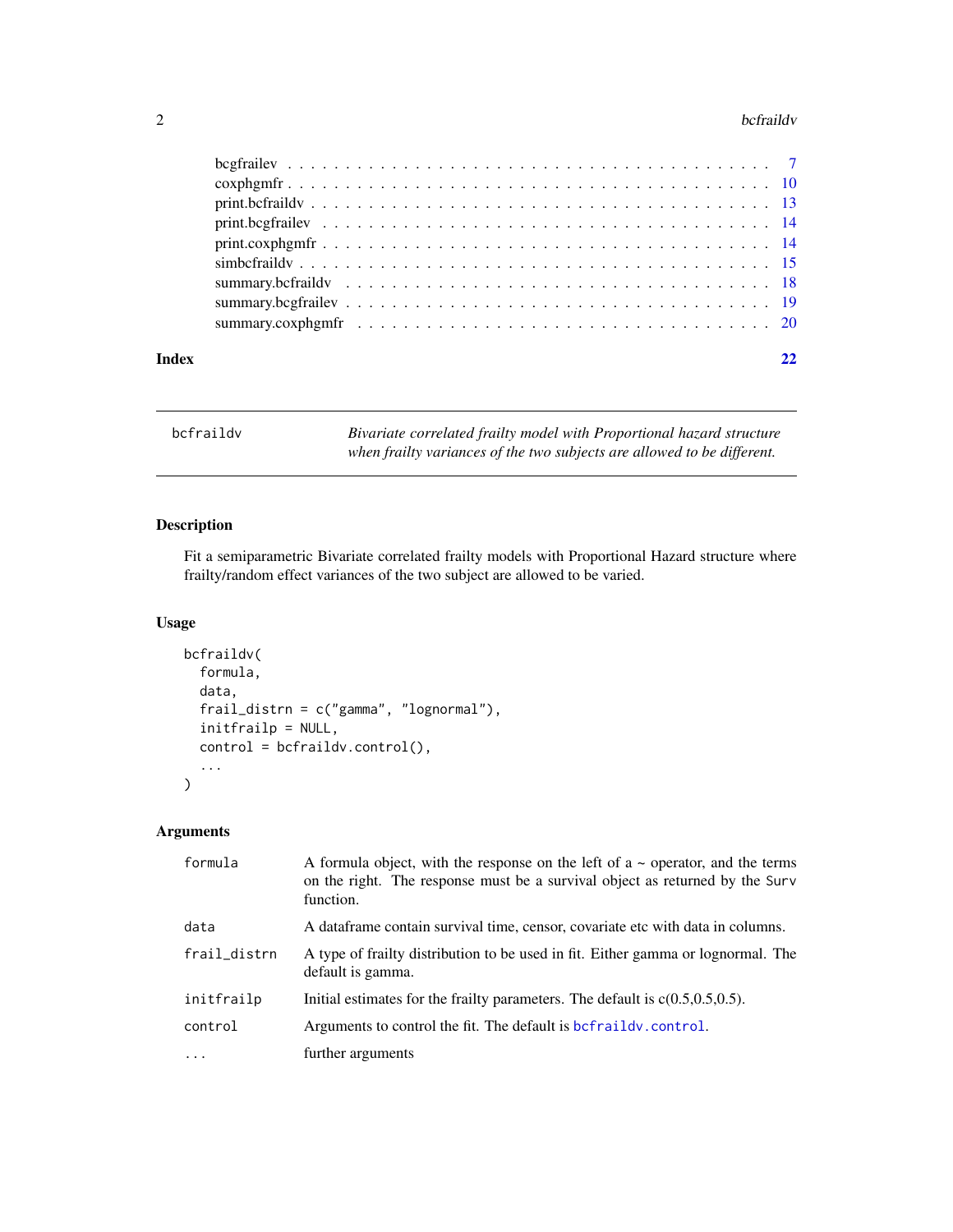#### bcfraildv 3

# Value

An object of that contains the following components.

- coefficients A vector of estimated Covariate coefficients.
- frailparest A vector of estimated Frailty/random effect parameters i.e. frailty variances and correlation.
- vcov- Variance Covariance matrix of the Estimated Covariate coefficients obtained from the observed information matrix.
- vcovth-Variance Covariance matrix of the Estimated Frailty/random effect parameters obtained from the observed information matrix.
- stderr-A vector containing the Standard errors of the Estimated parameters both covariate coefficients and frailty parameters.
- loglilk0- Log likelihood of without frailty model.
- loglilk-Log likelihood of Cox PH model with frailty.
- Iloglilk- Log likelihood obtained after integrating out the frailty term in gamma fit.
- cbashaz- array containing Cummulative baseline hazard.
- X-Matrix of observed covariates.
- time-the observed survival time.
- censor-censoring indicator.
- resid-the martingale residuals.
- lin.prid-the vector of linear predictors.
- frail-estimated Frailty values.
- iteration-Number of outer iterations.
- e.time-the vector of unique event times.
- n.event- the number of events at each of the unique event times.
- converg- TRUE if converge, FALSE otherwise.

# **Note**

Parameters of Bivariate correlated gamma frailty model was estimated using EM approch. The EM approach used here is basically simmilar to the EM-approach proposed by Iachine, I. A. (1995)with modifications. In the proposed EM approach, the expectation part is modified and in maximization part, frailty parameters are estimated from the marginal log likelihood function. Standard errors of the estimated covariate coefficients and the frailty parameters are obtained from the second derivatives of the marginal log likelihood function.

Parameters of Bivariate correlated lognormal frailty model was estimated in similar manner as the penalized likelihood approach used by Ripatti and Palmgren (2000).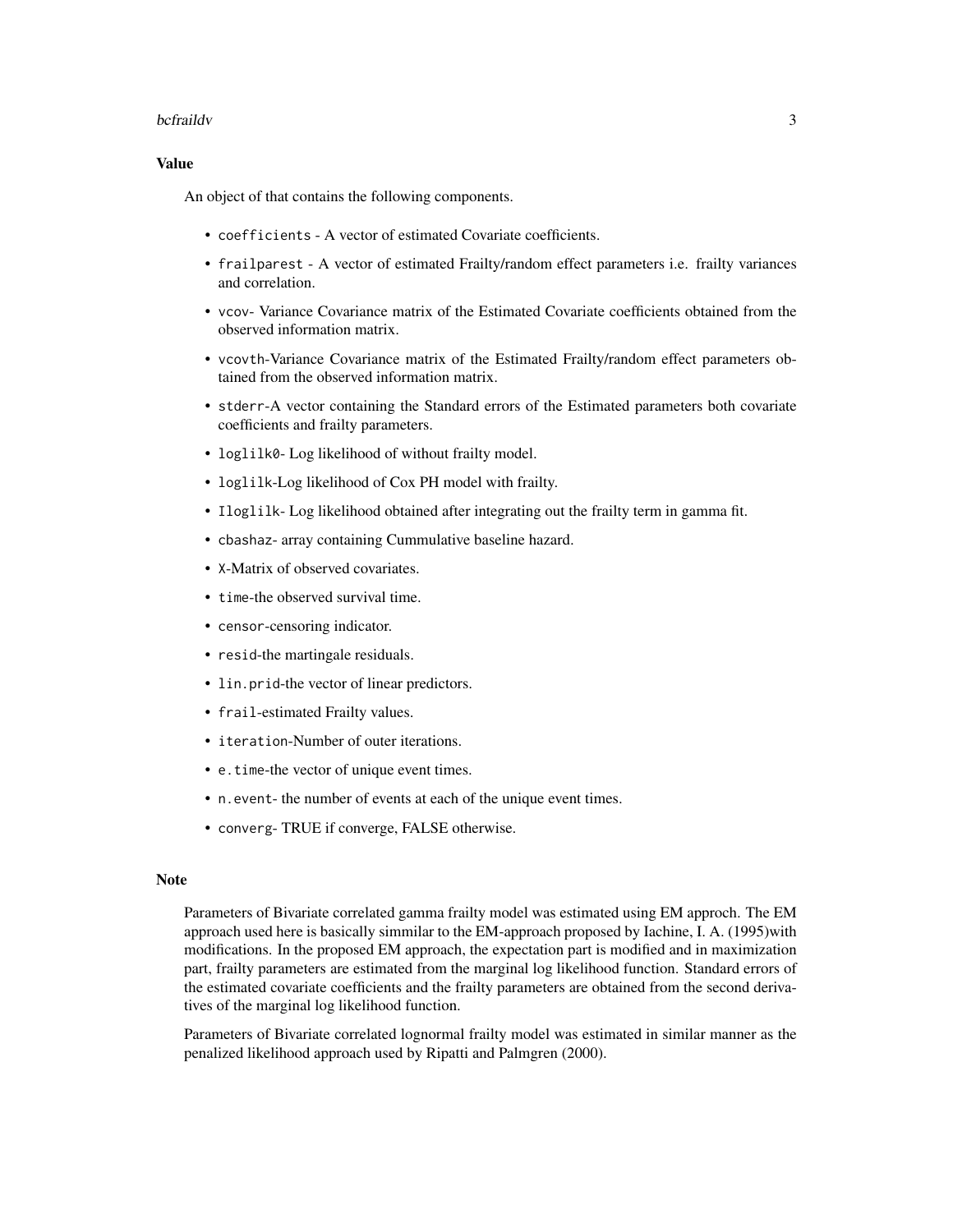#### <span id="page-3-0"></span>References

Duchateau, L., Janssen, P. (2008) The Frailty Model. Springer, New York.

Iachine, I. A. (1995). Correlated frailty concept in the analysis of bivariate survival data. Bachelor project, Odense University, Department of Mathematics and Computer Science, Denmark.

Rippatti, S. and Palmgren, J (2000). Estimation of multivariate frailty models using penalized partial likelihood. Biometrics, 56: 1016-1022.

Wienke, A. (2011). Frailty Models in Survival Analysis. Chapman & Hall/CRC,Taylor & Francis Group

# See Also

[bcgfrailev](#page-6-1),[simbcfraildv](#page-14-1)

# Examples

```
set.seed(2)
simdata<-simbcfraildv(p.size=300, c.rate= c(0.3),
fraildistrn=c("lognormal"),frail.par=c(0.7,0.5,0.4),
bhaz.arg=list(distrn = c("weibull"), shape =c(4), scale = c(0.1)),
covar.arg=list(coefs=c(2),types = c("B"),size=c(1),prob=c(0.5)))
dataa<-simdata$data
```

```
fitbcfraildv=bcfraildv(Surv(time,censor)~ X1+frailty(PID) ,
data=dataa,frail_distrn=c("lognormal"))
fitbcfraildv
```
# for gamma fit

```
# simulate the data set
#Weibull baseline hazard with parameters shape= 4 and scale=0.1.
#a dataset with 500 pairs.
#gamma frailty distribution with frailty parameters are taken to
#be variance1=0.8, variance2=0.5 and rho=0.4.
#One binomial B(1,0.5) with regression coefficient 2.
#Each observed covariate for the two subjects in a
#pair is taken to be independent and 20 percent of the observations are censored.
```

```
set.seed(1)
simdata<-simbcfraildv(p.size=500, c.rate= c(0.2),fraildistrn=c("gamma"),
frail.par=c(0.8,0.5,0.4),
bhaz.arg=list(distrn = c("weibull"), shape = c(4), scale = c(0.1)),covar.\arg=list(coeffs=c(2),types = c("B"),size=c(1),probe=c(0.5)))dataa<-simdata$data
```
#fit fitbcfraildv=bcfraildv(Surv(time,censor)~ X1+frailty(PID), data=dataa,frail\_distrn = c("gamma"))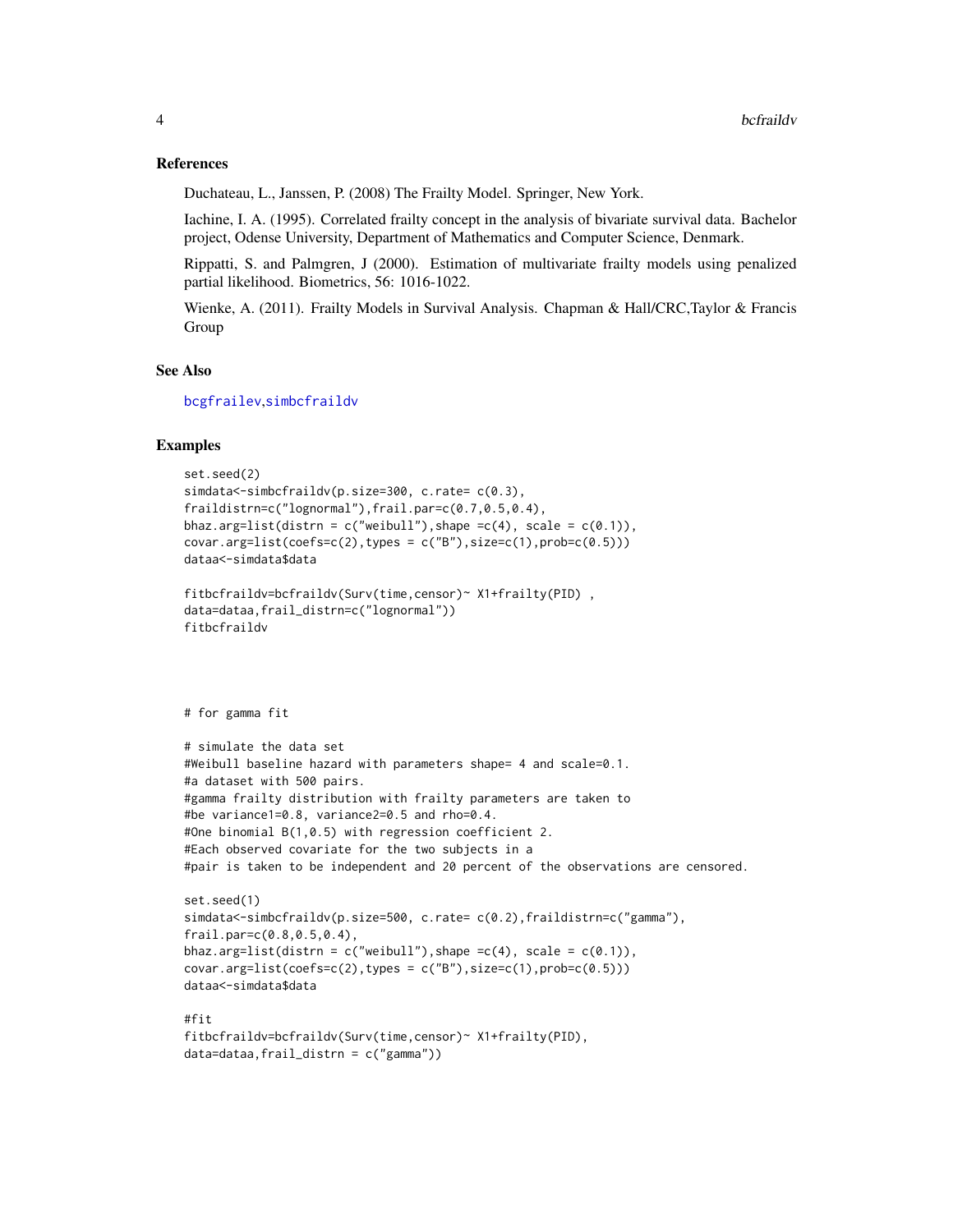#### bcfraildv 5

fitbcfraildv

```
# or simply
fitbcfraildv=bcfraildv(Surv(time,censor)~ X1+frailty(PID),data=dataa)
fitbcfraildv
# the output looks like
# Call:
# bcfraildv(formula = Surv(time, censor) ~ X1 + frailty(PID), data = dataa,
# frail_distrn = c("gamma"))
#
# n= 1000 and number of events= 805
#
# Regression Coefficients:
# Estimate StdErr se2 z.value p.value
# X1 1.961681 0.177475 0.084801 11.053 < 2.2e-16 ***
# ---#
# Frailty Distribution:Bivariate Correlated gamma
# Frailty variance 1 = 0.8232635 ( 0.1720332 )
# Frailty variance 2 = 0.4935778 ( 0.1516554 )
# Correlation Estimate = 0.4250812 ( 0.1523974 )
# Log likelihood = -4513.342
## one can set the initial parameter for the frailty parameters
##the default is initfrailp = c(0.5, 0.5, 0.5)fitbcfraildv=bcfraildv(Surv(time,censor)~ X1+frailty(PID),
data=dataa,initfrailp = c(0.4, 0.6, 0.1))
fitbcfraildv
# Not run
#if covariates are not included
fitmoe=bcfraildv(Surv(time,censor)~0,data=dataa,
frail_distrn=c("lognormal"))
fitmoe
fitmoe=bcfraildv(Surv(time,censor)~1,data=dataa,
frail_distrn=c("lognormal"))
fitmoe
#if fraility id is not specified correctly
#or if it is not specified in a way that it indicates pairs.
ID=array(1:nrow(dataa))# this is not pair id rather it is individual id.
fitmoe=bcfraildv(Surv(time,censor)~ X1+frailty(ID),
data=dataa,frail_distrn=c("lognormal"))
fitmoe
# if control is not specified correctly.
# if one needs to change only max.iter to be 100,
fitmoe=bcfraildv(Surv(time,censor)~ X1+frailty(PID),data=dataa,
control=c(max.iter=100))
fitmoe
```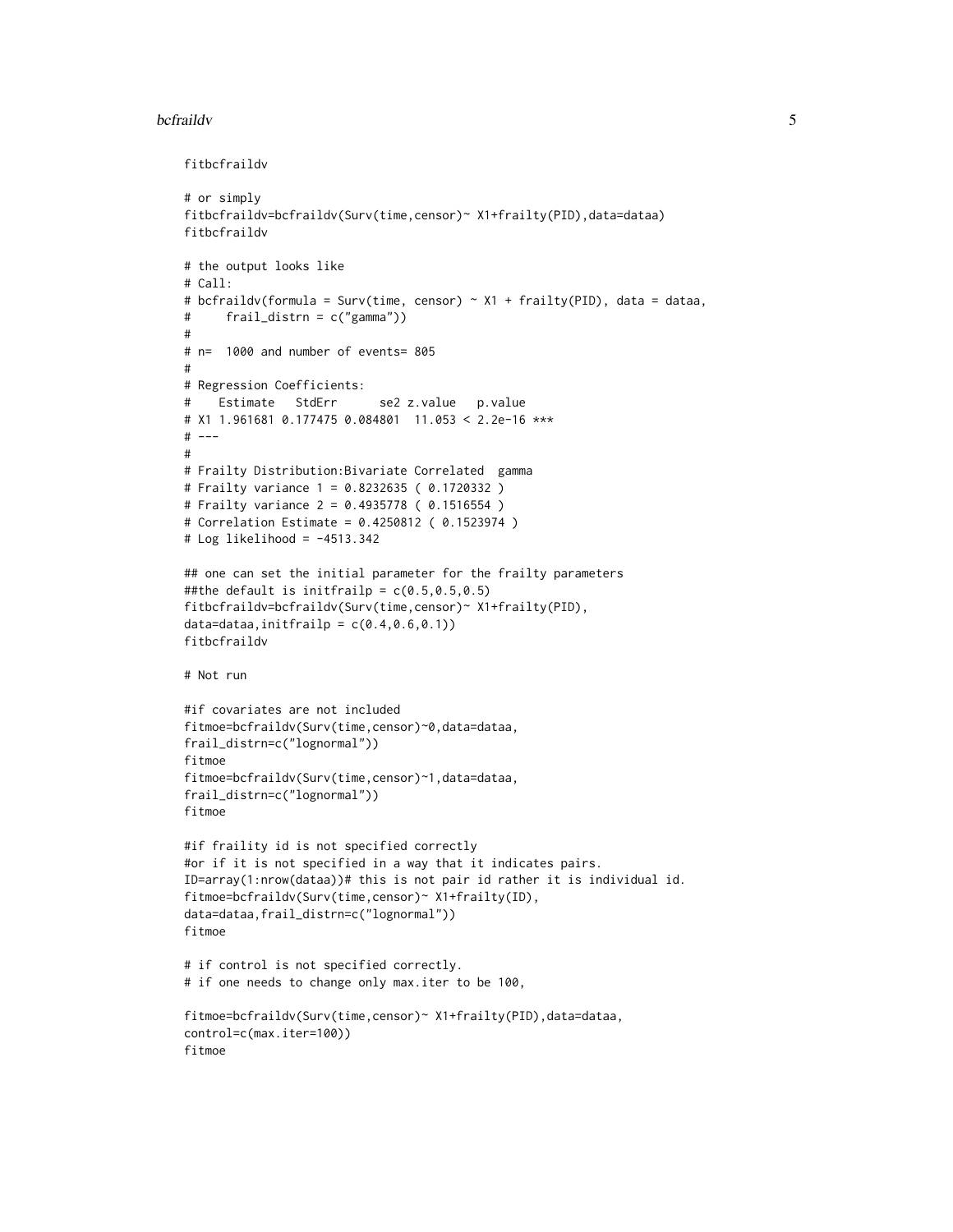```
#the correct way is
fitmoe=bcfraildv(Surv(time,censor)~ X1+frailty(PID),data=dataa,
control=bcfraildv.control(max.iter=100))
fitmoe
#if initial frailty parameters are in the boundary of parameter space
fitmoe=bcfraildv(Surv(time,censor)~ X1,data=dataa,initfrailp=c(0.2,0.3,1))
fitmoe
fitmoe=bcfraildv(Surv(time,censor)~ X1,data=dataa,initfrailp=c(0,0.1,0.1))
fitmoe
#if gamma model correlation parameter space violation
fitmoe=bcfraildv(Surv(time,censor)~ X1,data=dataa,initfrailp=c(0.9,0.3,0.6))
fitmoe
#if a frailty distribution other than gamma and lognormal are specified
fitmoe=bcfraildv(Surv(time,censor)~ X1,data=dataa,frail_distrn=c("exp"))
fitmoe
# End Not run
```
<span id="page-5-1"></span>bcfraildv.control *Arguments for controlling bcfraildv fits.*

# Description

This is used to set various numeric parameters controlling a bcfraildv model fit as a single list.

## Usage

```
bcfraildv.control(
 max.iter = 5000,
 max.iter2 = 350,
  tol = 1e-06,
  toll = 1e-05,
  lower = c(0, 0, 0),upper = c(Inf, Inf, 1),
  fastfit = TRUE,obt.se = TRUE,fscale = 1,print.level = 0,
 ndigit = 12,
  steptol = 1e-06.
  iterlim = 100,gradtol = 1e-08.
 check.analyticals = FALSE,
  nlminb_control = list()
)
```
<span id="page-5-0"></span>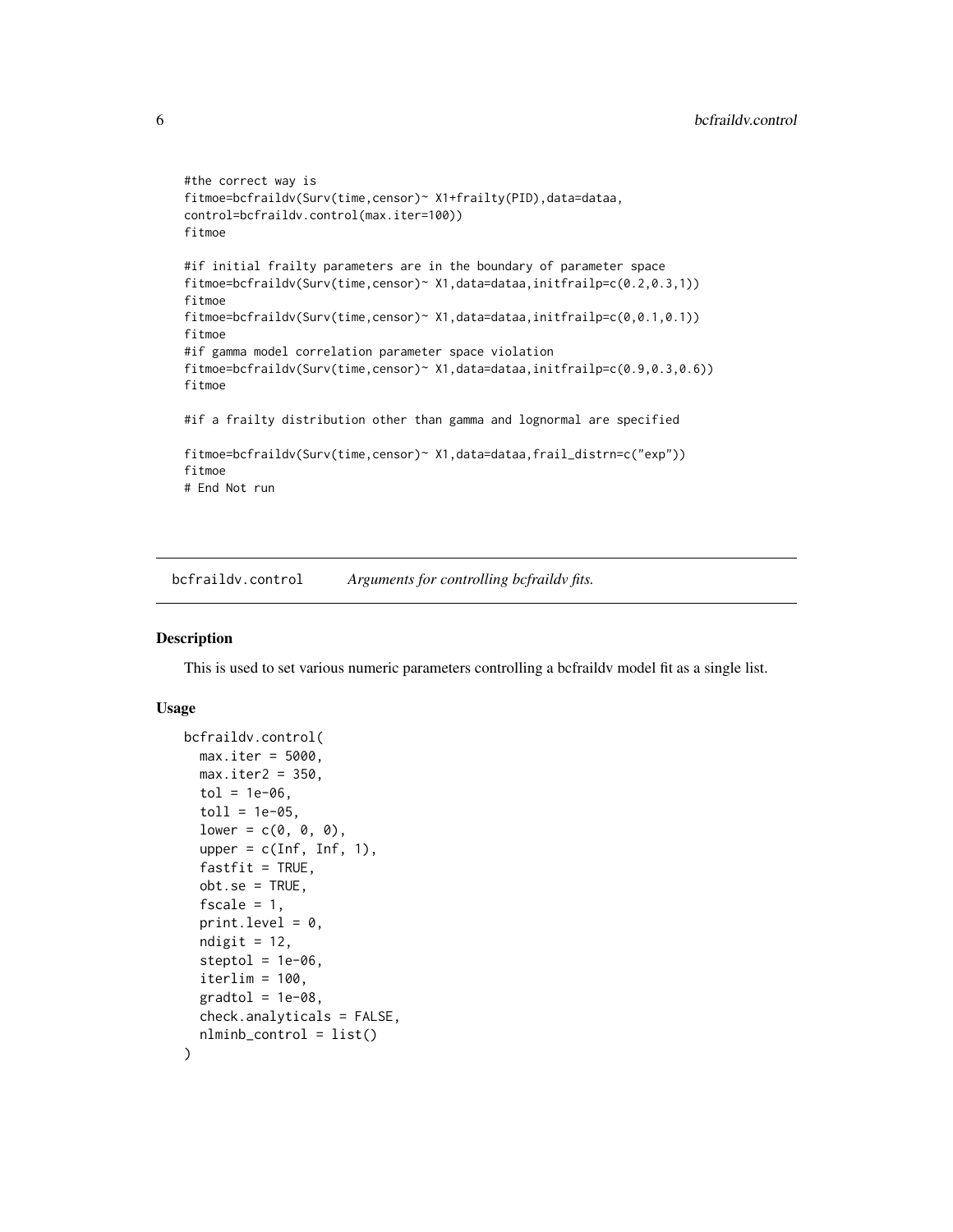# <span id="page-6-0"></span>bcgfrailev 7

# Arguments

| max.iter          | Maximum number of iterations allowed in gamma frailty fit. The default is<br>5000.                                                                                               |
|-------------------|----------------------------------------------------------------------------------------------------------------------------------------------------------------------------------|
| max.iter2         | Maximum number of iterations allowed in lognormal frailty fit. The default is<br>350.                                                                                            |
| tol               | A tolerance for convergence in gamma frailty fit i.e the maximum absolute dif-<br>ferences between succssive iterations. The default is 1e-06.                                   |
| toll              | tolerance for convergence in lognormal frailty fit. The default is 1e-05.                                                                                                        |
| lower             | vectors of lower bounds of the frailty parameters.                                                                                                                               |
| upper             | vectors of upper bounds of the frailty parameters.                                                                                                                               |
| fastfit           | if true, an algorithm that make lognormal frailty fit more faster will be used. We<br>sugest to leave it as it is.                                                               |
| obt.se            | Logical. If TRUE, for gamma fit, standard errors will be obtaind using the pro-<br>posed method else observed information matrix will be used We sugest to leave<br>it as it is. |
| fscale            | argument used to control nlm fits used.                                                                                                                                          |
| print.level       | argument used to control nlm fits used.                                                                                                                                          |
| ndigit            | argument used to control nlm fits used.                                                                                                                                          |
| steptol           | argument used to control nlm fits used.                                                                                                                                          |
| iterlim           | argument used to control nlm fits used.                                                                                                                                          |
| gradtol           | argument used to control nlm fits used.                                                                                                                                          |
| check.analyticals |                                                                                                                                                                                  |
|                   | arguments used to control nlm fits used.                                                                                                                                         |
|                   | nlminb_control Arguments used to control nlminb fits used.                                                                                                                       |

# Value

The above control parameters in a list.

# See Also

[bcfraildv](#page-1-1)

<span id="page-6-1"></span>

| bcgfrailev | Bivariate correlated gamma frailty modeling with Proportional haz- |
|------------|--------------------------------------------------------------------|
|            | ard.                                                               |

# Description

Fit a semiparametric Bivariate correlated gamma frailty model with Proportional Hazard structure.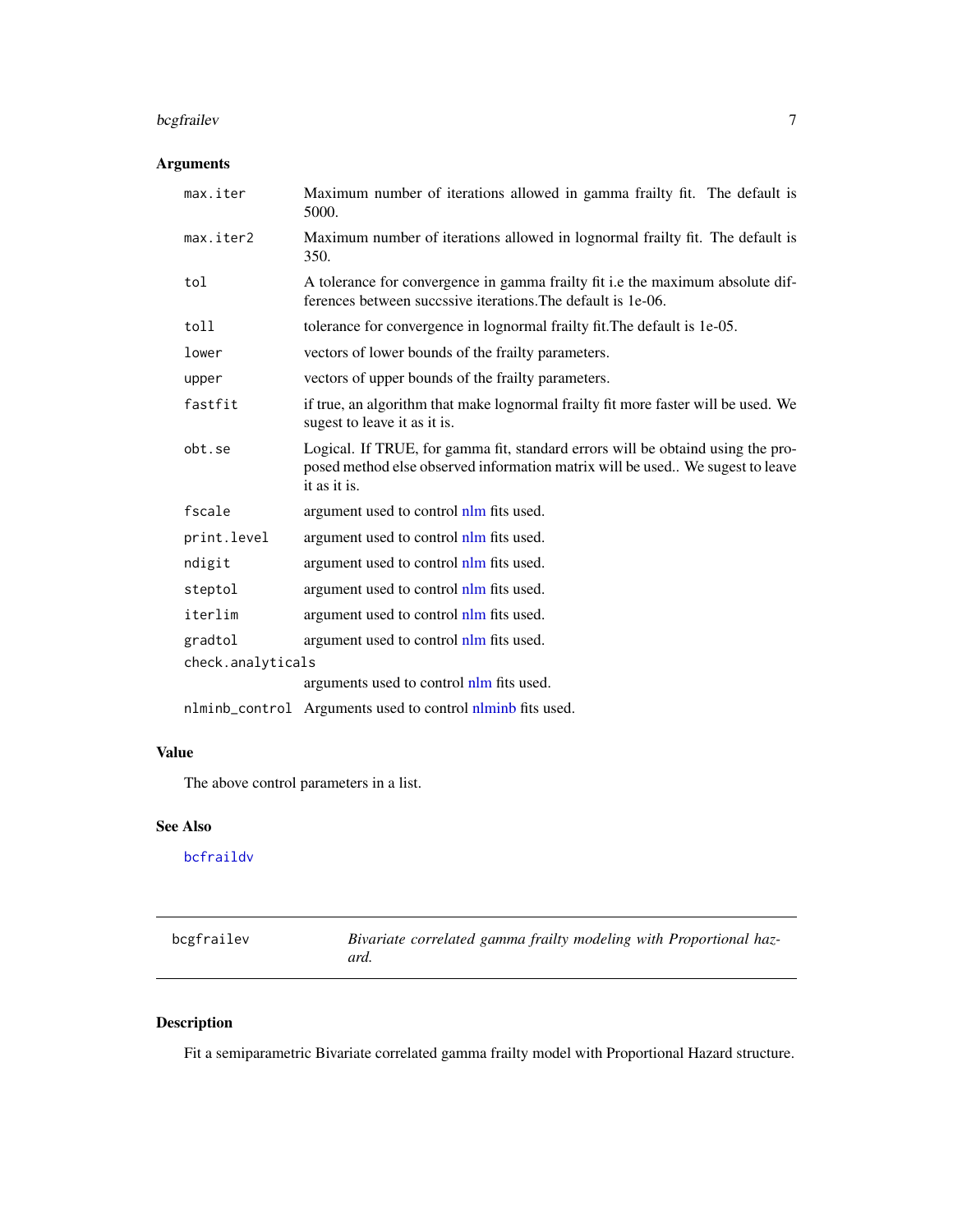#### Usage

```
bcgfrailev(formula, data, initfrailp = NULL, control, ...)
```
# Arguments

| formula    | A formula object, with the response on the left of $a \sim$ operator, and the terms<br>on the right. The response must be a survival object as returned by the Surv<br>function. |
|------------|----------------------------------------------------------------------------------------------------------------------------------------------------------------------------------|
| data       | A data frame contain survival time, censor, covariate etc with data in columns.                                                                                                  |
| initfrailp | Initial estimates for the frailty parameters. The default is $c(0.5, 0.5)$ .                                                                                                     |
| control    | Arguments to control the fit. The default is befrailph.control.                                                                                                                  |
| $\cdots$   | further arguments                                                                                                                                                                |

#### Value

An object of that contains the following components.

- coefficients A vector of estimated Covariate coefficients.
- frailparest A vector of estimated Frailty parameters i.e. frailty variance and correlation.
- vcov2- Variance Covariance matrix of the Estimated Covariate coefficients obtained from the observed information matrix.
- vcovth2-Variance Covariance matrix of the Estimated Frailty parameters obtained from the observed information matrix of the mariginal likelihood.
- stderr-A vector containing the Standard error of the Estimated parameters both covariate coefficients and frailty parameters.
- loglilk0- Log likelihood of without frailty model.
- loglilk-Log likelihood of Cox PH model with frailty.
- Iloglilk- Log likelihood of with frailty model after integrating out the frailty term.
- cbashaz- array containing Cummulative baseline hazard.
- X-Matrix of observed covariates.
- time-the observed survival time.
- censor-censoring indicator.
- resid-the martingale residuals.
- lin.prid-the vector of linear predictors.
- frail-estimated Frailty values.
- iteration-Number of outer iterations.
- e.time-the vector of unique event times.
- n.event- the number of events at each of the unique event times.
- converg- TRUE if converge, FALSE otherwise.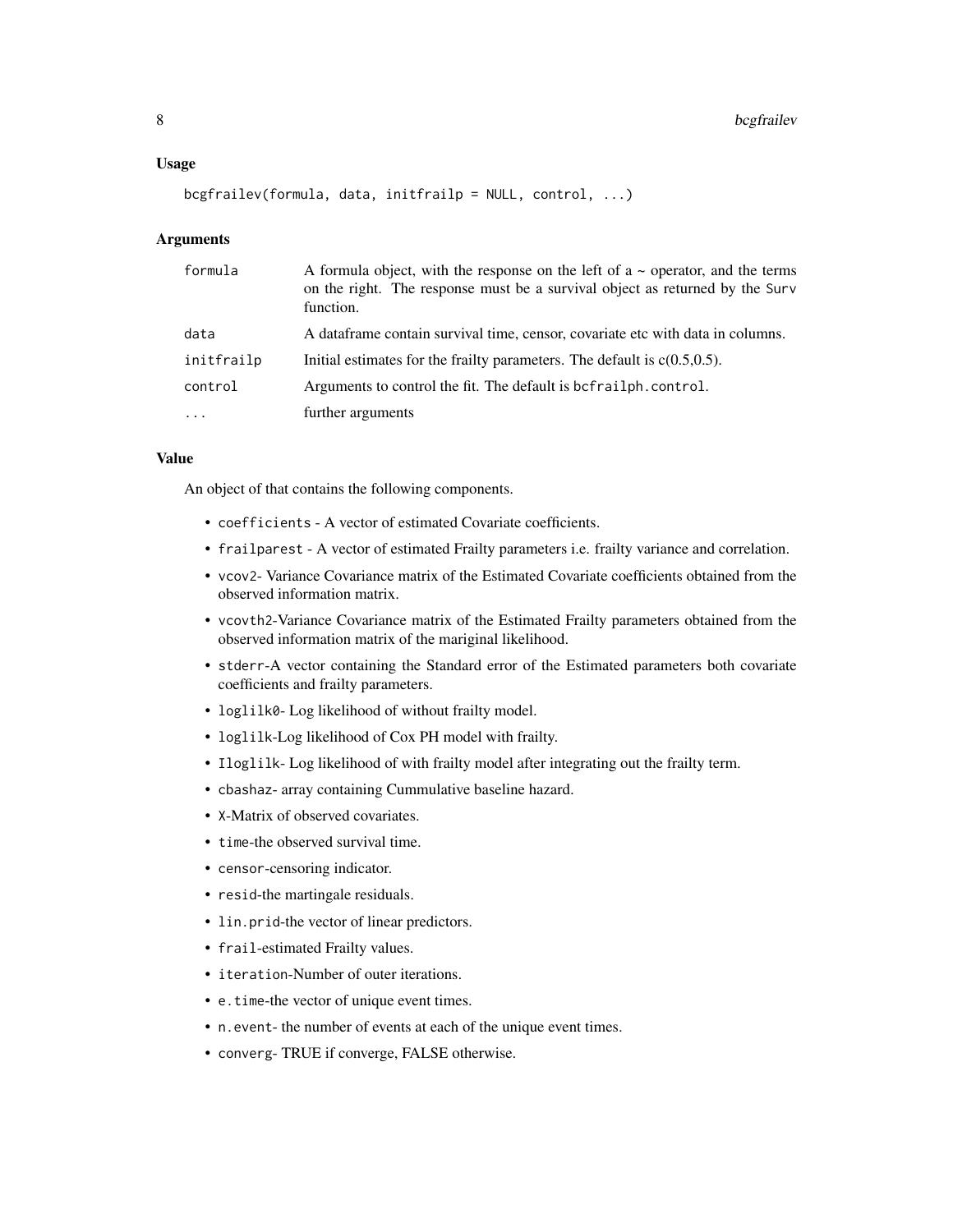#### <span id="page-8-0"></span>bcgfrailev 90 and 200 and 200 and 200 and 200 and 200 and 200 and 200 and 200 and 200 and 200 and 200 and 200

#### **Note**

Parameters of Bivariate correlated gamma frailty model was estimated basically using the EMapproach proposed by Iachine, I. A. (1995) with modifications. The main modification that made on the original EM-approach was similar to the modification made on EM approach for univariate gamma frailty model by Duchateau and Janssen (2008). This means following more or less similar procedure as Duchateau and Janssen (2008), frailty parameters are estimated from the marginal log likelihood function. The results of both EM- approach and the modified EM- approach are similar. The difference is that the modified one is much faster. The standard error of the estimated covariate coefficients and frailty parameters are based on the inverse of the observed information matrix constructed by taking partial derivatives of minus the observable likelihood (the Log likelihood obtained after integrating out the frailty term).

#### References

Duchateau, L., Janssen, P. (2008) The Frailty Model. Springer, New York.

Iachine, I. A. (1995). Correlated frailty concept in the analysis of bivariate survival data. Bachelor project, Odense University, Department of Mathematics and Computer Science, Denmark.

Klein, J. P., and Moeschberger, M. L. (2003), Survival analysis: techniques for censored and truncated data, New York: Springer.

### See Also

[bcfraildv](#page-1-1)

#### Examples

```
set.seed(24)
simdata<-simbcfrailph(p.size=300, c.rate= c(0.3),fraildistrn=c("gamma"),frail.par=c(0.5,0.5),
bhaz.arg=list(distrn = c("weibull"), shape =c(5), scale = c(0.1)),
covar.arg=list(coefs=c(2),types = c("B"),size=c(1),prob=c(0.5)))
dataa<-simdata$data
```

```
fitbcgfrailev=bcgfrailev(Surv(time,censor)~ X1+frailty(PID) ,data=dataa)
fitbcgfrailev
```
# gamma fit in uncensored data

```
# simulate the data set
set.seed(3)
simdata<-simbcfrailph(p.size=300, c.rate= c(0),fraildistrn=c("gamma"),frail.par=c(0.5,0.6),
bhaz.arg=list(distrn = c("weibull"), shape =c(5), scale = c(0.1)),
covar.arg=list(coefs=c(1.5),types = c("B"),size=c(1),prob=c(0.5)))
dataa<-simdata$data ## the simulated data set
```
# #fit

```
fitbcgfrailev=bcgfrailev(Surv(time,censor)~ X1+cluster(PID) ,data=dataa)
```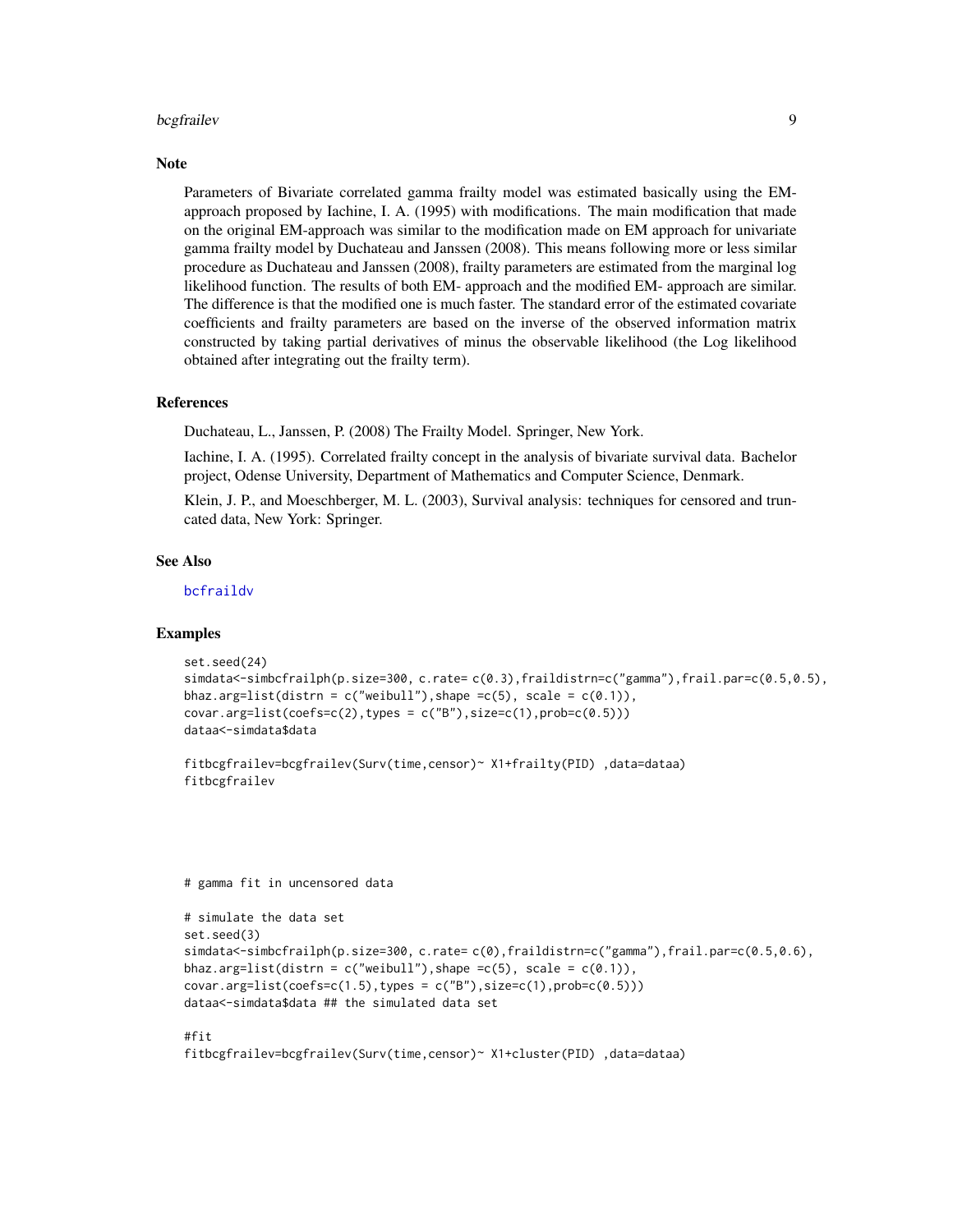fitbcgfrailev

```
## one can set the initial parameter for the frailty parameters
## the default is initfrailp = c(0.5, 0.5)fitbcgfrailev=bcgfrailev(Surv(time,censor)~ X1+X2+frailty(PID),data=dataa,initfrailp = c(0.1,0.5))
fitbcgfrailev
# Not run
#if covariates are not included
fitmoe=bcgfrailev(Surv(time,censor)~0,data=dataa)
fitmoe
fitmoe=bcgfrailev(Surv(time,censor)~1,data=dataa)
fitmoe
#if fraility id is not specified correctly
#or if it is not specified in a way that it indicates pairs.
ID=array(1:nrow(dataa))# this is not pair id rather it is individual id.
fitmoe=bcgfrailev(Surv(time,censor)~ X1+frailty(ID),data=dataa)
fitmoe
fitmoe=bcgfrailev(Surv(time,censor)~ X1+cluster(ID),data=dataa)
fitmoe
# if control is not specified correctly.
# if one needs to change only max.iter to be 100,
fitmoe=bcgfrailev(Surv(time,censor)~ X1+frailty(PID),data=dataa,control=c(max.iter=100))
fitmoe
#the correct way is
fitmoe=bcgfrailev(Surv(time,censor)~ X1+frailty(PID),data=dataa,
control=bcfrailph.control(max.iter=100))
fitmoe
#if initial frailty parameters are in the boundary of parameter space
fitmoe=bcgfrailev(Surv(time,censor)~ X1,data=dataa,initfrailp=c(0.2,1))
fitmoe
fitmoe=bcgfrailev(Surv(time,censor)~X1,data=dataa,initfrailp=c(0,0.1))
fitmoe
# End Not run
```
<span id="page-9-1"></span>coxphgmfr *Cox PH model with univariate and bivariate shared gamma frailty model.*

#### Description

Fit Cox PH model with univariate and bivariate shared gamma frailty model.

<span id="page-9-0"></span>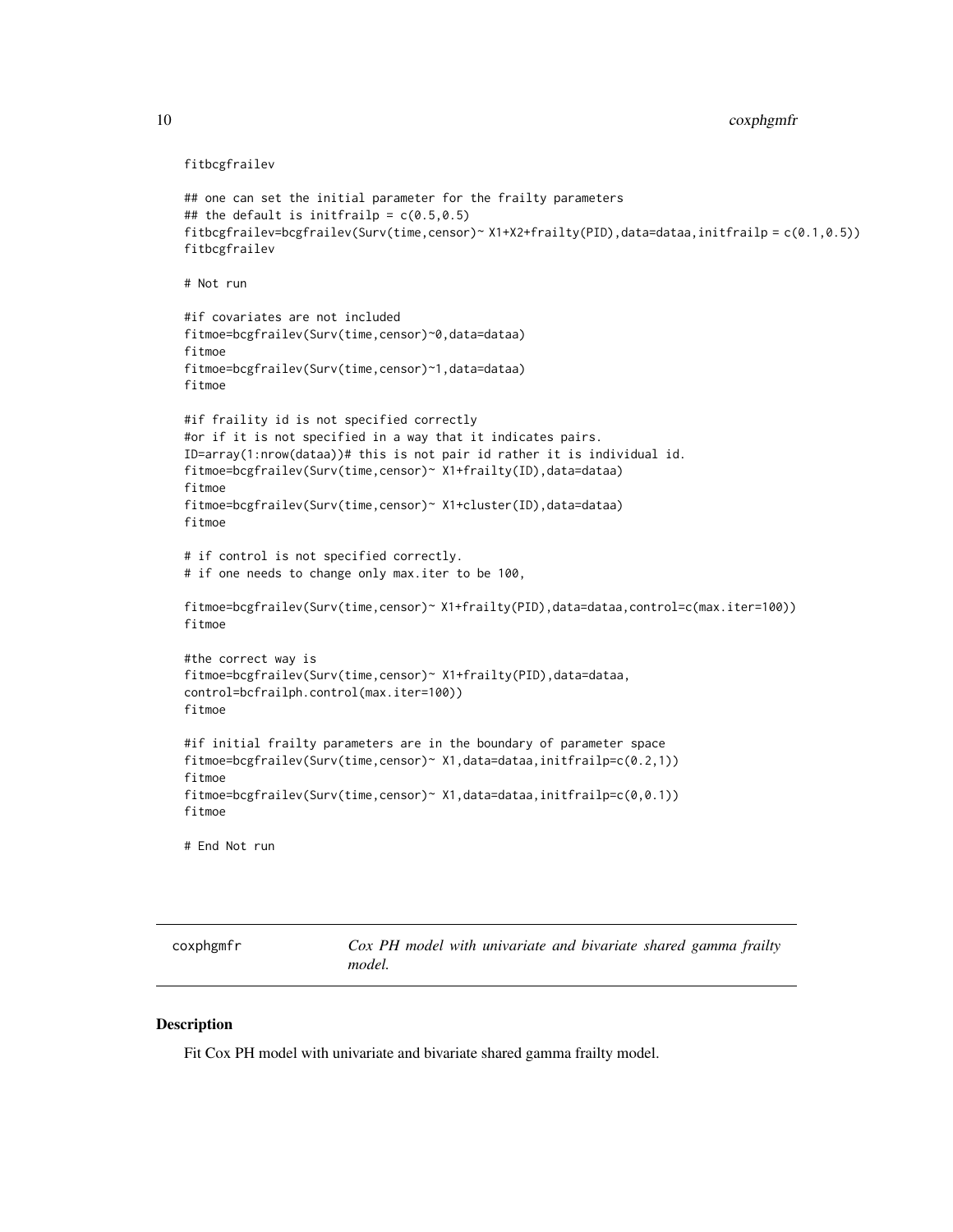#### <span id="page-10-0"></span>coxphgmfr the comparation of the contract of the contract of the contract of the contract of the contract of the contract of the contract of the contract of the contract of the contract of the contract of the contract of t

#### Usage

```
coshg\sqrt{f} (formula, data, initfrailp = NULL, control = bcfraildv.control(), ...)
```
#### Arguments

| formula    | A formula object, with the response on the left of a $\sim$ operator, and the terms<br>on the right. The response must be a survival object as returned by the Surv<br>function. |
|------------|----------------------------------------------------------------------------------------------------------------------------------------------------------------------------------|
| data       | A data frame contain survival time, censor, covariate etc with data in columns.                                                                                                  |
| initfrailp | Initial estimates for the frailty parameters. The default is $c(0.5)$ .                                                                                                          |
| control    | Arguments to control the fit. The default is befraildy, control.                                                                                                                 |
| $\cdots$   | further arguments                                                                                                                                                                |

#### Value

An object of that contains the following components.

- coefficients A vector of estimated Covariate coefficients.
- frailparest A vector of estimated Frailty parameters i.e. frailty variance and correlation.
- vcov- Variance Covariance matrix of the Estimated Covariate coefficients obtained from the observed information matrix.
- vcov2-Variance Covariance matrix of the Estimated Frailty parameters obtained from the observed information matrix of the mariginal likelihood.
- stderr-A vector containing the Standard error of the Estimated parameters both covariate coefficients and frailty parameter.
- loglilk0- Log likelihood of without frailty model.
- loglilk-Log likelihood of Cox PH model with frailty.
- Iloglilk- Log likelihood of with frailty model after integrating out the frailty term.
- cbashaz- array containing Cummulative baseline hazard.
- X-Matrix of observed covariates.
- time-the observed survival time.
- censor-censoring indicator.
- resid-the martingale residuals.
- lin.prid-the vector of linear predictors.
- frail-estimated Frailty values.
- iteration-Number of outer iterations.
- e.time-the vector of unique event times.
- n.event- the number of events at each of the unique event times.
- converg- TRUE if converge, FALSE otherwise.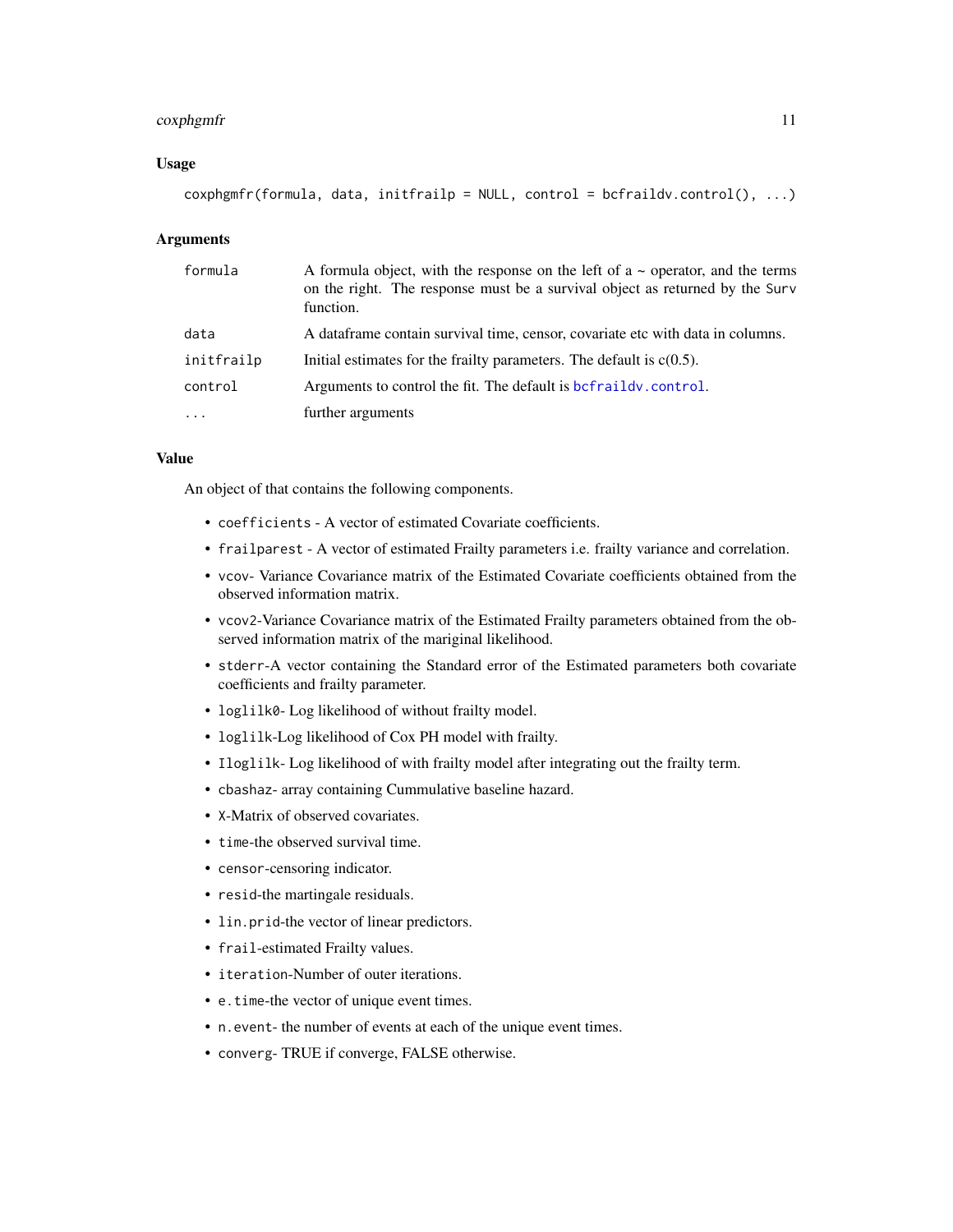This is just a [coxph](#page-0-0) model with gamma frailty and the differences between [coxph](#page-0-0) with gamma frailty fit and [coxphgmfr](#page-9-1) fit is on the standard errors of the covariates cofficients. Here, the standard errors of the estimated covariate coefficients and the frailty variance parameter are obtained using the standard errors estimation approach given in Klein and Moeschberger (2003).

# References

Duchateau, L., Janssen, P. (2008) The Frailty Model. Springer, New York.

Klein, J. P., and Moeschberger, M. L. (2003), Survival analysis: techniques for censored and truncated data, New York: Springer.

# See Also

[bcgfrailev](#page-6-1)

#### Examples

```
set.seed(2)
n1=600;IID=array(1:n1)
X1 <- runif(n1, min=0, max=1)
z=rgamma(n1,shape=2,scale=0.5)
u1<-runif(n1, min=0, max=1)
time<- 1/0.1*log(1-0.1*log(u1)/(0.0001*exp(3*X1)*z))
censor=rep(1,n1)
dataa <- data.frame(time=time, X1=X1,censor=censor,IID=IID)
fitcoxfr=coxphgmfr(Surv(time,censor)~ X1+frailty(IID) ,data=dataa)
fitcoxfr
### for SHARED bivariate gamma frailty fit
# simulate data
# 800 pairs,uniform covariate with coefficient 3.
# gamma frailty variable with parameters:variance =0.5 and mean 1
set.seed(3)
n=800; n1=n*2 ### 800 pairs
indic1=2*array(1:n)-1;indic2=2*array(1:n)
PID=1;e1=array(1:n);PID[indic1]=e1;PID[indic2]=e1 ### cluster
X1 <- runif(n1, min=0, max=1)
z=rgamma(n,shape=2,scale=0.5)
Z=1;Z[indic1]=z;Z[indic2]=z
u1 <- runif(n1, min=0, max=1)
time<- 1/0.1*log(1-0.1*log(u1)/(0.0001*exp(3*X1)*Z))
censor=rep(1,n1)
dataa <- data.frame(time=time, X1=X1,censor=censor,PID=PID)
# fit
fitcoxfr=coxphgmfr(Surv(time,censor)~ X1+frailty(PID) ,data=dataa)
fitcoxfr
# Compare with coxph fit
```
# <span id="page-11-0"></span>Note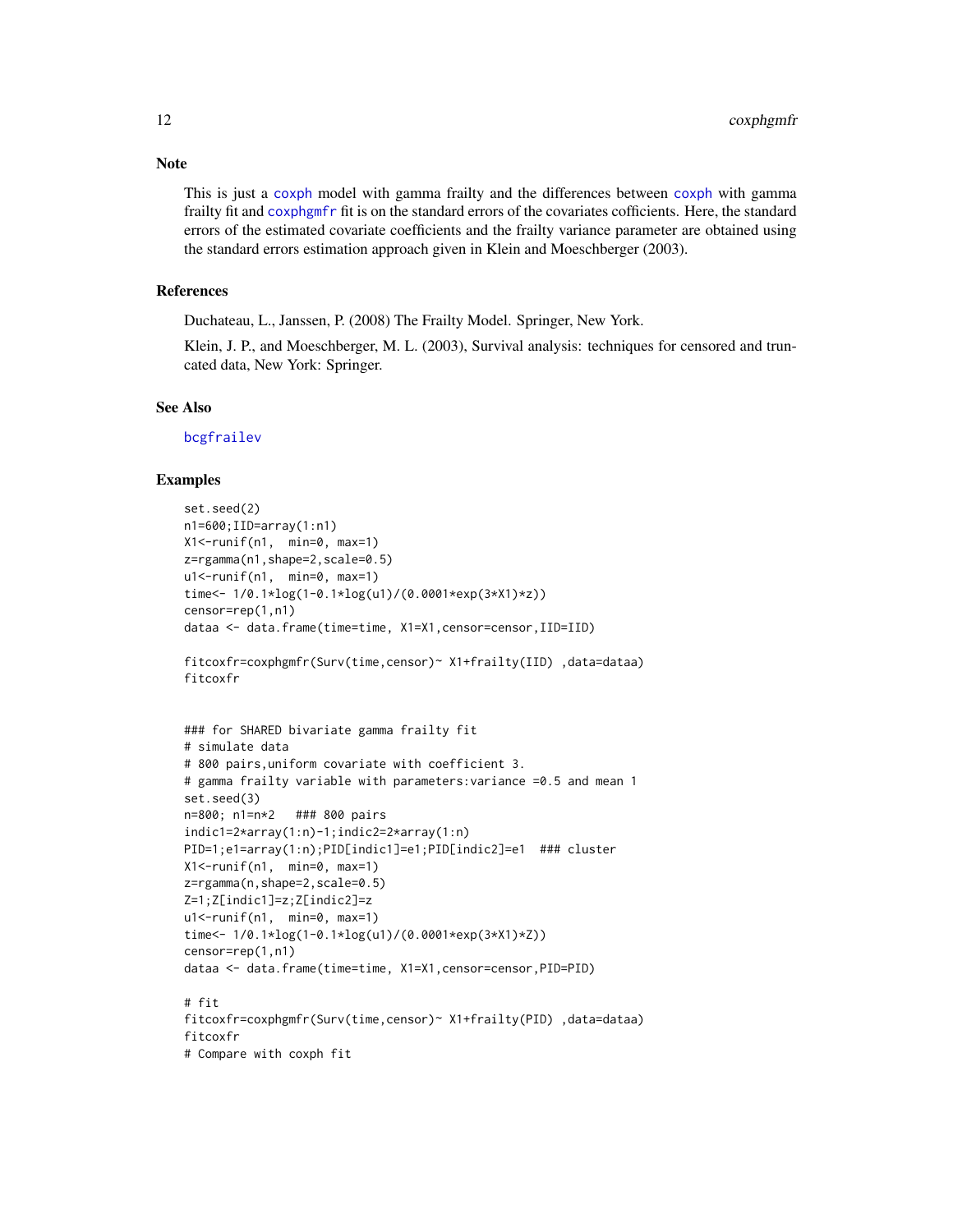# <span id="page-12-0"></span>print.bcfraildv 13

```
cphfit <- coxph(Surv(time, censor, type = "right") ~ X1+frailty(ID), data = dataa)
cphfit
# see the differences on the standard errors of the covariate coefficients
# Not run
#if data is not supplied
fitcoxfr=coxphgmfr(Surv(time,censor)~ X1+frailty(PID))
fitcoxfr
#if covariates are not included
fitcoxfr=coxphgmfr(Surv(time,censor)~ 1+frailty(PID) ,data=dataa)
fitcoxfr
# End Not run
```
print.bcfraildv *Print bcfraildv*

# Description

Generics to print the S3 class bcfraildv.

# Usage

## S3 method for class 'bcfraildv'  $print(x, \ldots)$ 

#### Arguments

x A class bcfraildv object. ... ignored

# Details

Calls print.bcfraildv().

# Value

An object of print.bcfraildv, with some more human-readable results from bcfraildv object.

# Note

The summary function is currently identical to the print function.

# See Also

[bcfraildv](#page-1-1)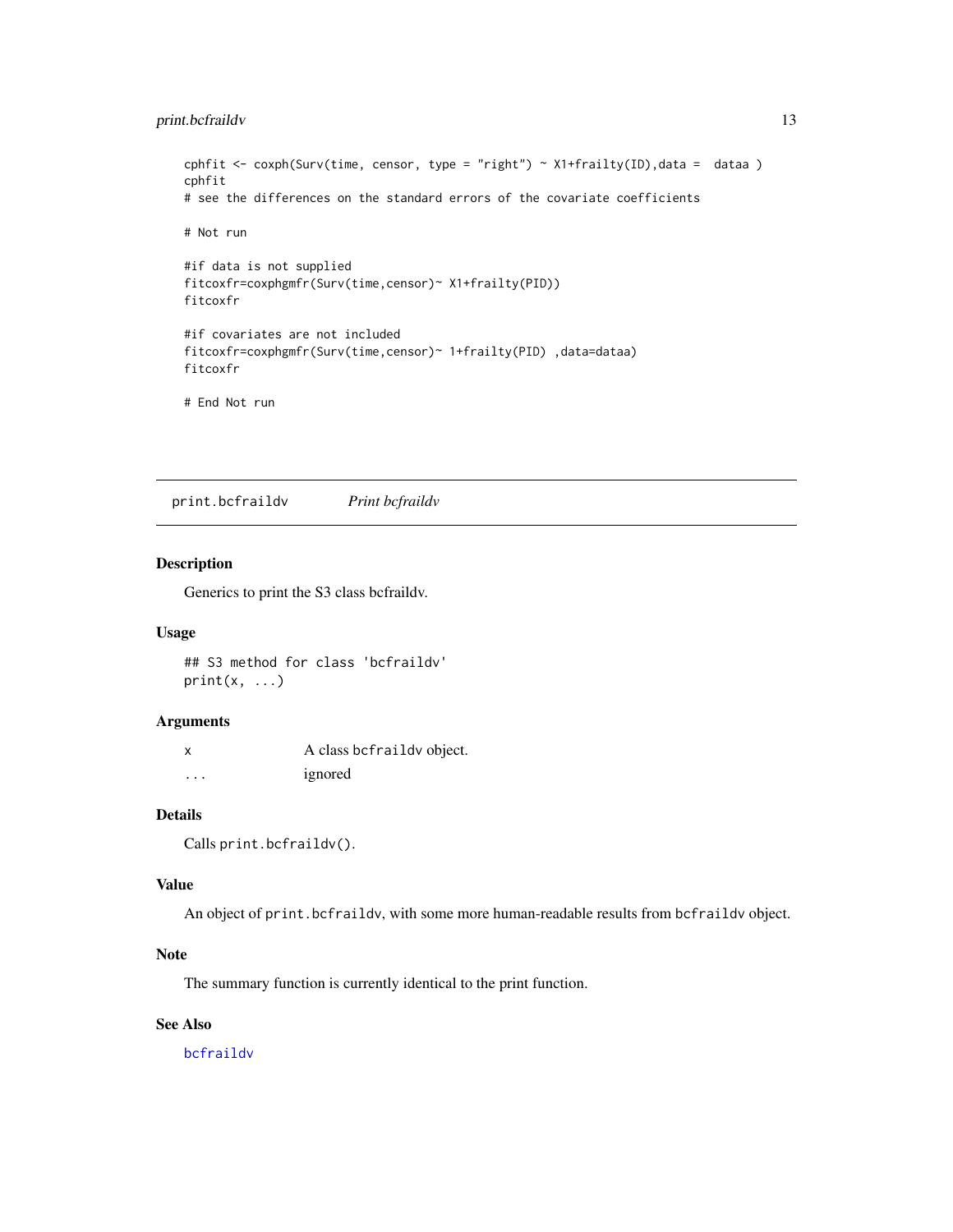# Examples

```
set.seed(24)
simdata<-simbcfraildv(p.size=300, c.rate= c(0.3),fraildistrn=c("gamma"),frail.par=c(0.5,0.5,0.5),
bhaz.arg=list(distrn = c("weibull"), shape =c(5), scale = c(0.1)),
covar.argv=list(coeffs=c(2),types = c("B"),size=c(1),probe=c(0.5)))dataa<-simdata$data
fitbcfraildv=bcfraildv(Surv(time,censor)~ X1+frailty(PID) ,data=dataa,frail_distrn=c("gamma"))
fitbcfraildv
summary(fitbcfraildv)
```
print.bcgfrailev *Print bcgfrailev model*

#### Description

Generics to print the S3 class bcgfrailev.

# Usage

```
## S3 method for class 'bcgfrailev'
print(x, \ldots)
```
#### Arguments

|         | A class begfrailev object. |
|---------|----------------------------|
| $\cdot$ | ignored                    |

# Details

Calls print.bcfrailph().

print.coxphgmfr *Print coxphgmfr*

# Description

Generics to print the S3 class coxphgmfr.

#### Usage

```
## S3 method for class 'coxphgmfr'
print(x, \ldots)
```
<span id="page-13-0"></span>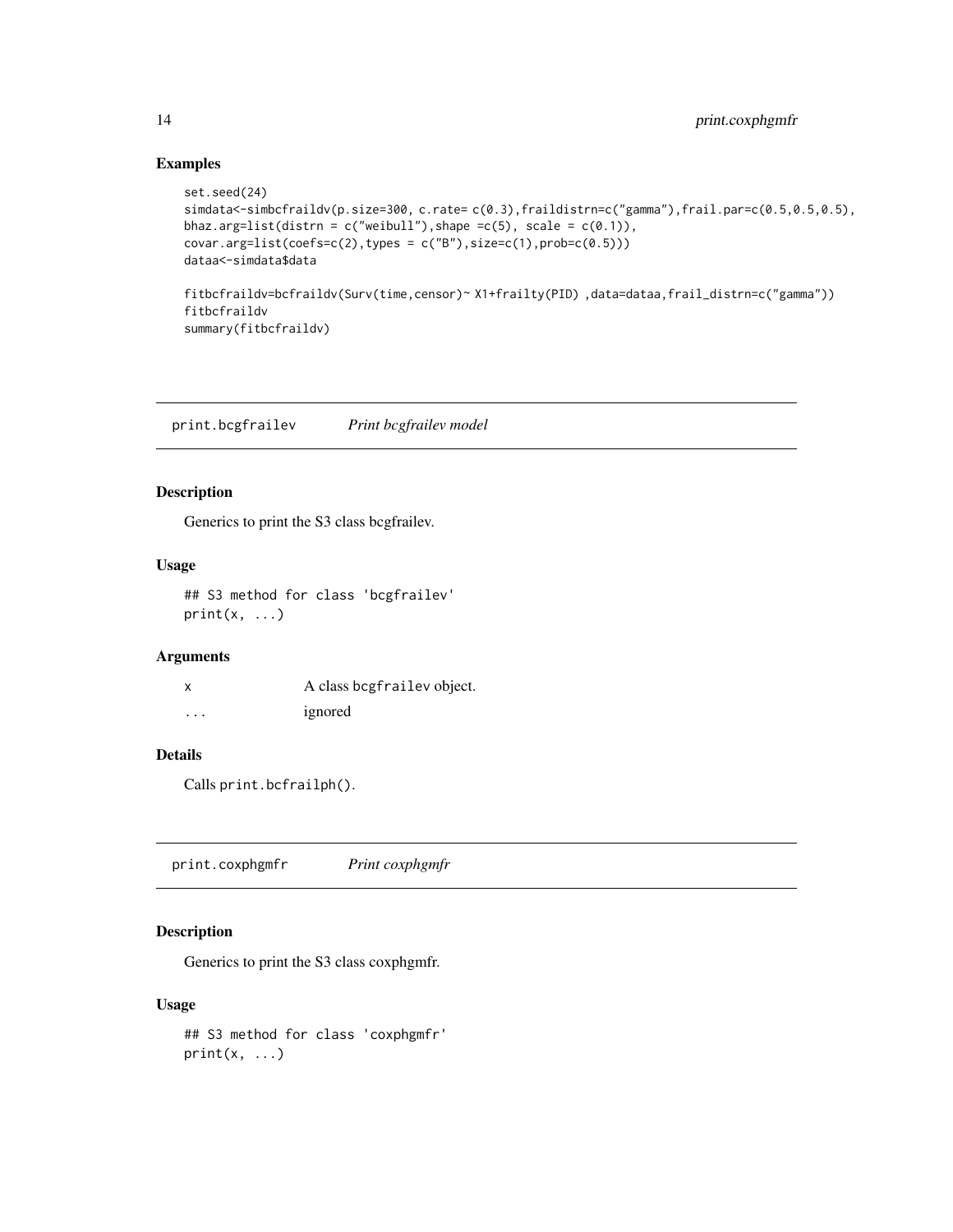#### <span id="page-14-0"></span>simbcfraildv 15

#### **Arguments**

|         | A class coxphgmfr object. |
|---------|---------------------------|
| $\cdot$ | ignored                   |

#### Details

```
Calls print.coxphgmfr().
```
# Value

An object of print.coxphgmfr, with some more human-readable results from bcfrailph object.

# Note

The summary function is currently identical to the print function.

#### See Also

[coxphgmfr](#page-9-1)

#### Examples

```
set.seed(2)
n1=600;IID=array(1:n1)
X1<-runif(n1, min=0, max=1)
z=rgamma(n1,shape=2,scale=0.5)
u1<-runif(n1, min=0, max=1)
time<- 1/0.1*log(1-0.1*log(u1)/(0.0001*exp(3*X1)*z))
censor=rep(1,n1)
dataa <- data.frame(time=time, X1=X1,censor=censor,IID=IID)
fitcoxfr=coxphgmfr(Surv(time,censor)~ X1+frailty(IID) ,data=dataa)
fitcoxfr
```
<span id="page-14-1"></span>simbcfraildv *Simulate data from bivariate correlated frailty models.*

#### Description

Simulate data from bivariate correlated gamma and log-normal frailty models with observed covariates. It allows inclussion of one or two covariates. In addition, frailty variances of the two artificial subjects can be equal or different.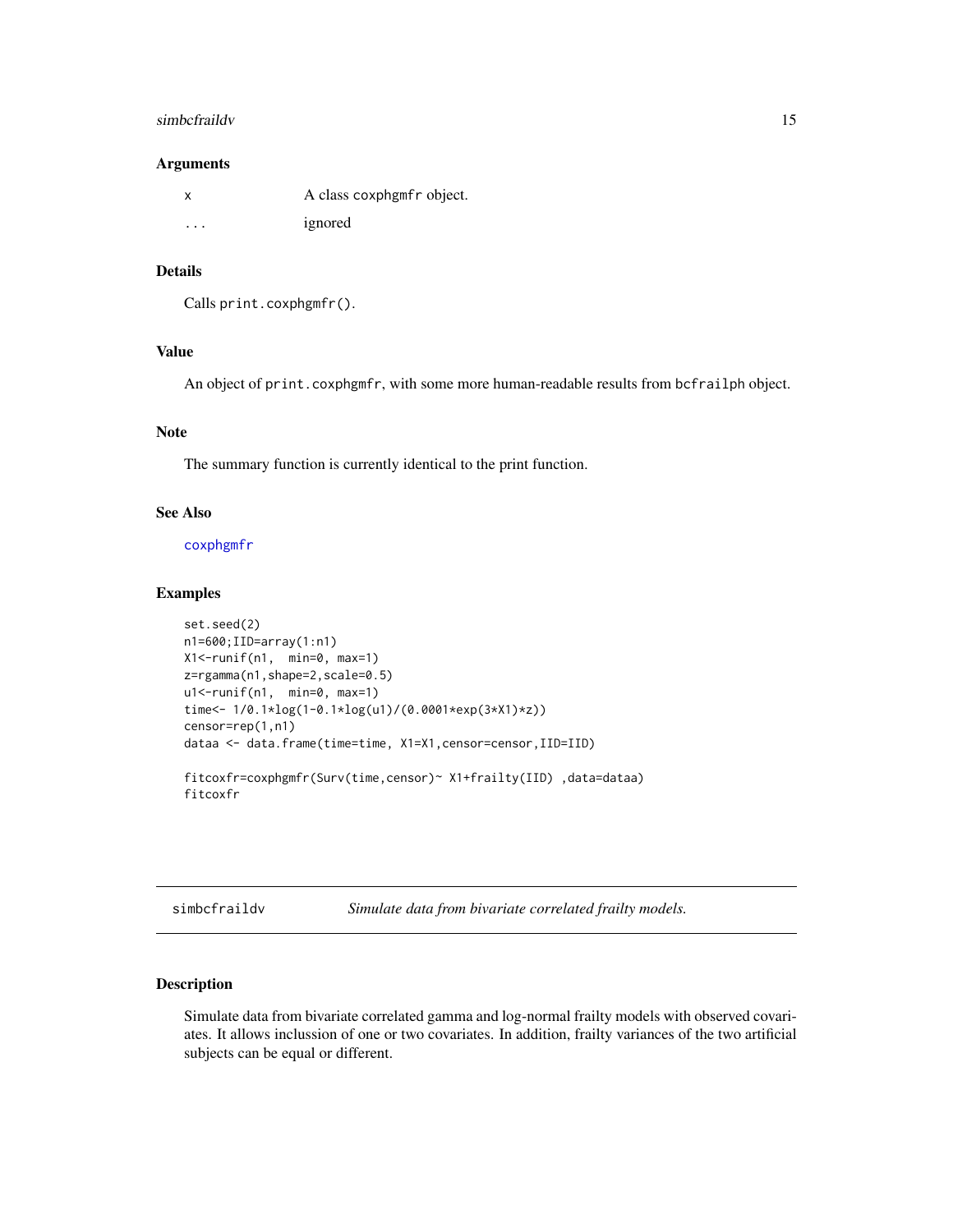# Usage

```
simbcfraildv(
 p.size,
 c.\text{rate} = c(0),fraildistrn,
  frail.par = c(0.5, 0.5, 0.25),
 bhaz.arg = list(distrn = c("weibull"), shape = c(2.5), scale = c(0.01), rate =
    c(0.5),
 covar.arg = list(coefs = c(0.5, 0), types = c("BU", "BB", "UU", "B", "U"), size =
    c(1, 1), prob = c(0.5, 0.6), min = c(0, 0), max = c(1, 3))
\mathcal{L}
```
## Arguments

| p.size      | pair size.                                                                                                                                                                                                                                                                                                                                                                                                                                                                            |
|-------------|---------------------------------------------------------------------------------------------------------------------------------------------------------------------------------------------------------------------------------------------------------------------------------------------------------------------------------------------------------------------------------------------------------------------------------------------------------------------------------------|
| c.rate      | censored rate. The default is zero                                                                                                                                                                                                                                                                                                                                                                                                                                                    |
| fraildistrn | A type of frailty distribution to be used. Either gamma or log-normal.                                                                                                                                                                                                                                                                                                                                                                                                                |
| frail.par   | vector of frailty parameters, variance and correlation respectively. The default<br>is $c(0.5, 0.5, 0.25)$ meaning frailty variance of subject1 is 0.5, frailty variance of<br>subject2 is 0.5, and correlation 0.25.                                                                                                                                                                                                                                                                 |
| bhaz.arg    | is a list i.e. list (distrn = c("weibull"), shape = c(2.5), scale = c(0.01), rate<br>$= c(0.5)$ ).distrn is the type of baseline hazard to be used. weibull, gompertz<br>and exponential is possible. shape, scale and rate are the parameters of the<br>coresponding baseline hazard parameters, rate needs to be specified if the base-<br>line is exponential.                                                                                                                     |
| covar.arg   | is a list i.e, coefs is covariate coefficients, types is the type of covariate to<br>be used. One of the following can be specified c("BU", "BB", "UU", "B", "U").<br>Use "BU" if one binomial and one uniform covariates are desired. "BB" is for two<br>binomial covariates. "B" is for binomial and " $U$ " is for uniform size and prob<br>needs to be specified if binomial covariate(s) are used and if uniform covariate(s)<br>are used, then min and max should be specified. |

#### Value

An object of class simbcfraildv that contain the following:

- data A data frame i.e, the simulated data set. IID is individual Id, PID is pair ID, time is the simulated survival time, censor is censoring indicator and X1 or X2 denote the simulated covariate.
- numberofpair The specified number of pairs.
- censoredrate The specified censored rate.
- fraildist The specified frailty distribution.
- frailpar The specified frailty parameters.

# See Also

[bcfraildv](#page-1-1)

<span id="page-15-0"></span>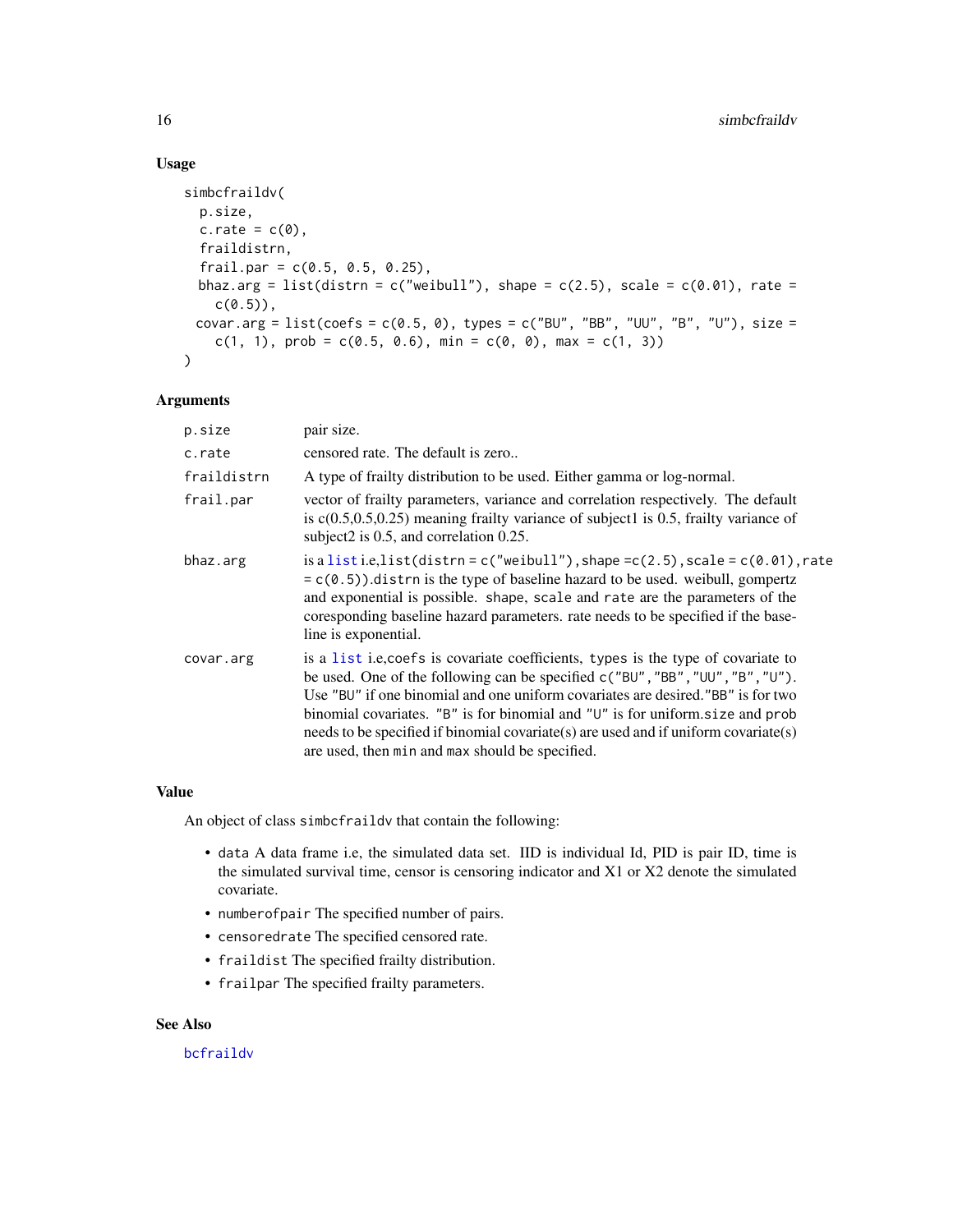#### simbcfraildv **17**

#### Examples

```
simdata<-simbcfraildv(p.size=1000, c.rate= c(0.2),fraildistrn=c("gamma"),frail.par=c(0.5,0.5,0.5),
bhaz.arg=list(distrn = c("gompertz"), shape = c(3), scale = c(0.1)),covar.arg=list(coefs=c(1),types = c("U"),min=0,max=1))
simdata
#Let us simulate a data set with the following parameters
#weibull baseline hazard with parameters shape= 2.5 and scale=0.01.
#a dataset with 1000 pairs. Frailty distribution is gamma
# and the frailty parameters are taken to
#be variance1=0.6,variance2=0.4 and correlation =0.2.
#One binomial covariate i.e,
#(Binomial (1,0.5)) with regression coefficient 0.5.
#Each observed covariate for the two individuals in a
#pair is taken to be independent and 20 percent
#observations are censored.
#simulate the data set
set.seed(1)
simdata<-simbcfraildv(p.size=1000, c.rate= c(0.2),
fraildistrn=c("gamma"),frail.par=c(0.6,0.4,0.2),
bhaz.arg=list(distrn = c("weibull"), shape =c(2.5), scale = c(0.01)),
covar.\arg=list(coeffs=c(0.5),types = c("B"),size=1,prob=0.5))#to extract the simulated data set
dataa<-simdata$data ## the simulated data set
dataa[1:4,] # the first four rows looks like
# IID PID time censor X1
#1 1 1 2.704927 1 1
#2 2 1 5.418071
#3 3 2 4.602736 1 0
#4 4 2 6.205303 1 0
# IID is individual indicator
# PID is pair indicator
# time is the simulated survival time
# censor is the simulated censoring indicator
# X1 is the simulated covariate
# if log-normal frailty is desired
simdata<-simbcfraildv(p.size=1000, c.rate= c(0.2),
fraildistrn=c("lognormal"),frail.par=c(0.6,0.4,0.2),
bhaz.arg=list(distrn = c("weibull"), shape =c(2.5), scale = c(0.01)),
covar.argv=list(coeffs=c(0.5),type = c("B"),size=1,prob=0.5)dataa<-simdata$data # the simulated data set
# if log-normal frailty with two covariates
```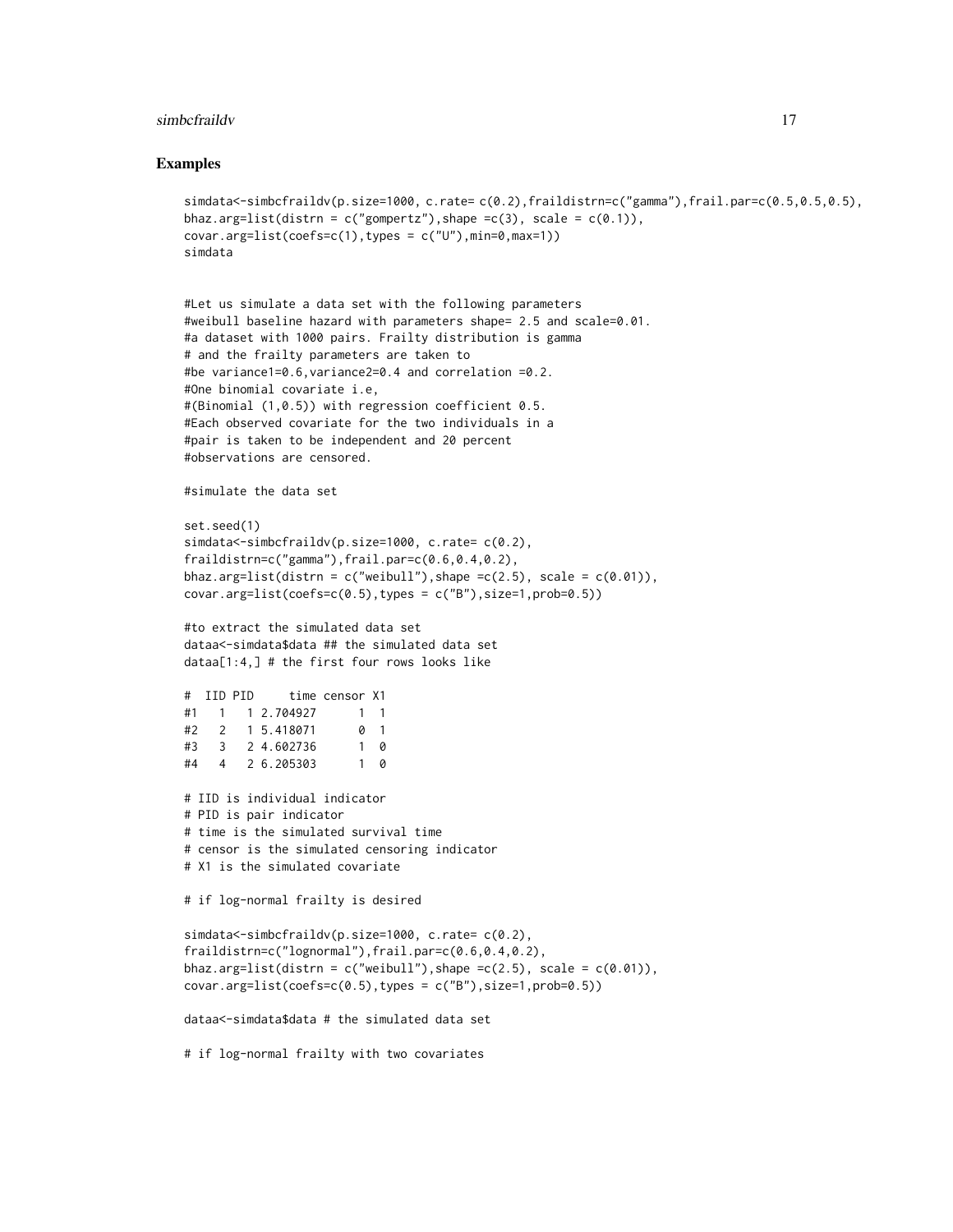```
#i.e., binomial (Binomial (1,0.5)) and uniform U[0,1] is desired
simdata<-simbcfraildv(p.size=1000, c.rate= c(0.2),
fraildistrn=c("lognormal"),frail.par=c(0.6,0.4,0.2),
bhaz.arg=list(distrn = c("weibull"), shape =c(2.5), scale = c(0.01)),
covar.arg=list(coefs=c(0.5),types = c("BU"),
size=1,prob=0.5,min=c(0),max=c(1)))
dataa<-simdata$data ## the simulated data set
# Not run
# if p.size, pair size missed
simdata<-simbcfraildv( c.rate= c(0.2),fraildistrn=c("gamma"),
frail.par=c(0.6,0.4,0.2),
covar.arg=list(coefs=c(0.5),types = c("B"),size=1,prob=0.5))
# if frailty distribution other than gamma and lognormal specified
simdata<-simbcfraildv(p.size=100, c.rate= c(0.2),fraildistrn=c("exp"),frail.par=c(0.6,0.4,0.6),
covar.\arg=list(coeffs=c(0.5),types = c("B"),size=1,prob=0.5))# End Not run
```
summary.bcfraildv *Print bcfraildv*

#### Description

Generics to print the S3 class bcfraildv.

# Usage

```
## S3 method for class 'bcfraildv'
summary(object, ...)
```
#### Arguments

| object | A class befraildy object. |
|--------|---------------------------|
| .      | ignored                   |

# Details

Calls summary.bcfraildv().

# Value

An object of print.bcfraildv, with some more human-readable results from bcfraildv object.

<span id="page-17-0"></span>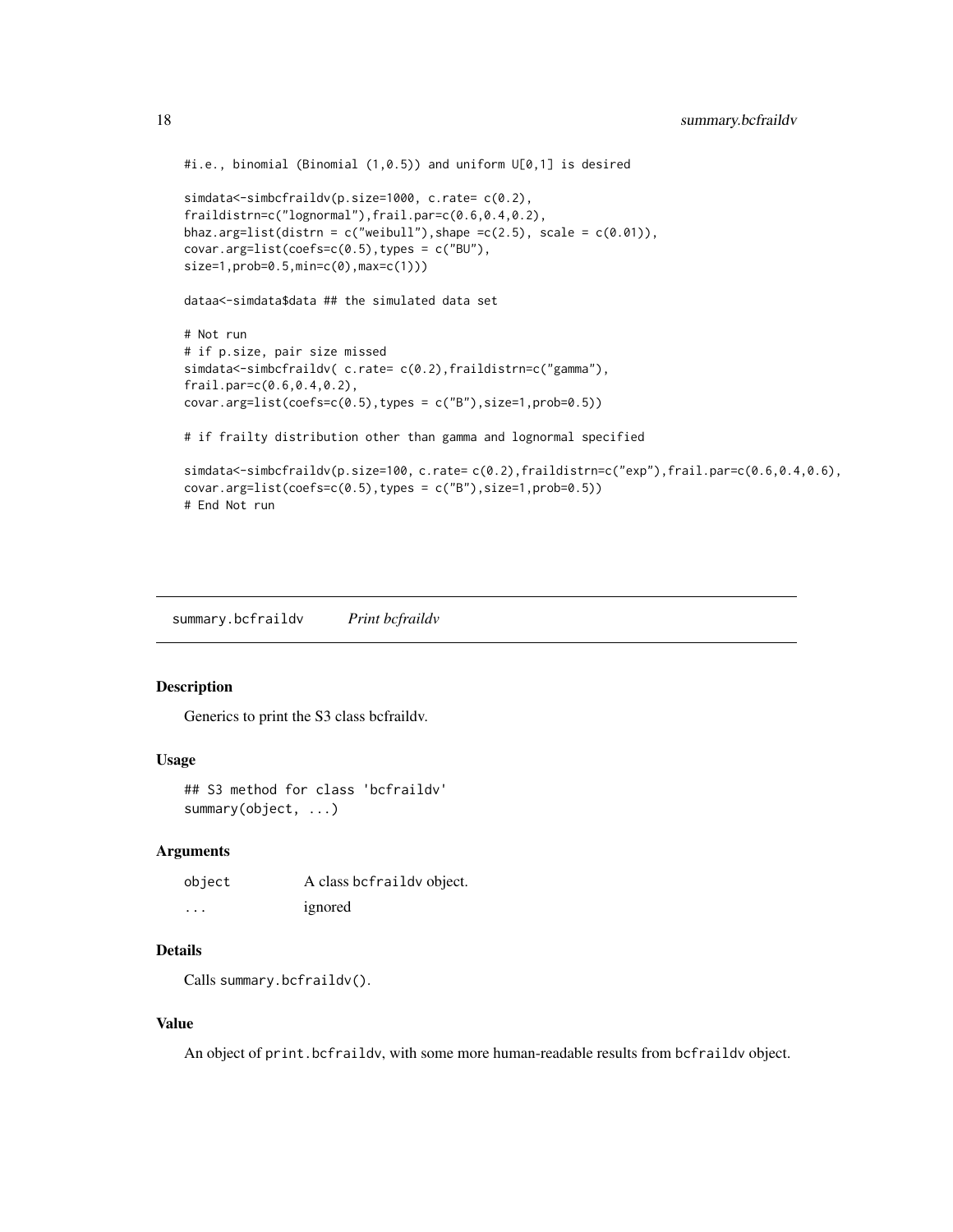<span id="page-18-0"></span>summary.bcgfrailev 19

# Note

The summary function is currently identical to the print function.

# See Also

[bcfraildv](#page-1-1)

# Examples

```
set.seed(24)
simdata<-simbcfraildv(p.size=300, c.rate= c(0.3),fraildistrn=c("gamma"),frail.par=c(0.5,0.5,0.5),
bhaz.arg=list(distrn = c("weibull"), shape =c(5), scale = c(0.1)),
covar.arg=list(coefs=c(2),types = c("B"),size=c(1),prob=c(0.5)))
dataa<-simdata$data
fitbcfraildv=bcfraildv(Surv(time,censor)~ X1+frailty(PID) ,data=dataa,frail_distrn=c("gamma"))
fitbcfraildv
summary(fitbcfraildv)
names(fitbcfraildv)
```
summary.bcgfrailev *Print bcgfrailev*

# Description

Generics to print the S3 class bcgfrailev.

# Usage

```
## S3 method for class 'bcgfrailev'
summary(object, ...)
```
#### Arguments

| object   | A class begfrailev object. |
|----------|----------------------------|
| $\cdots$ | ignored                    |

# Details

Calls summary.bcgfrailev().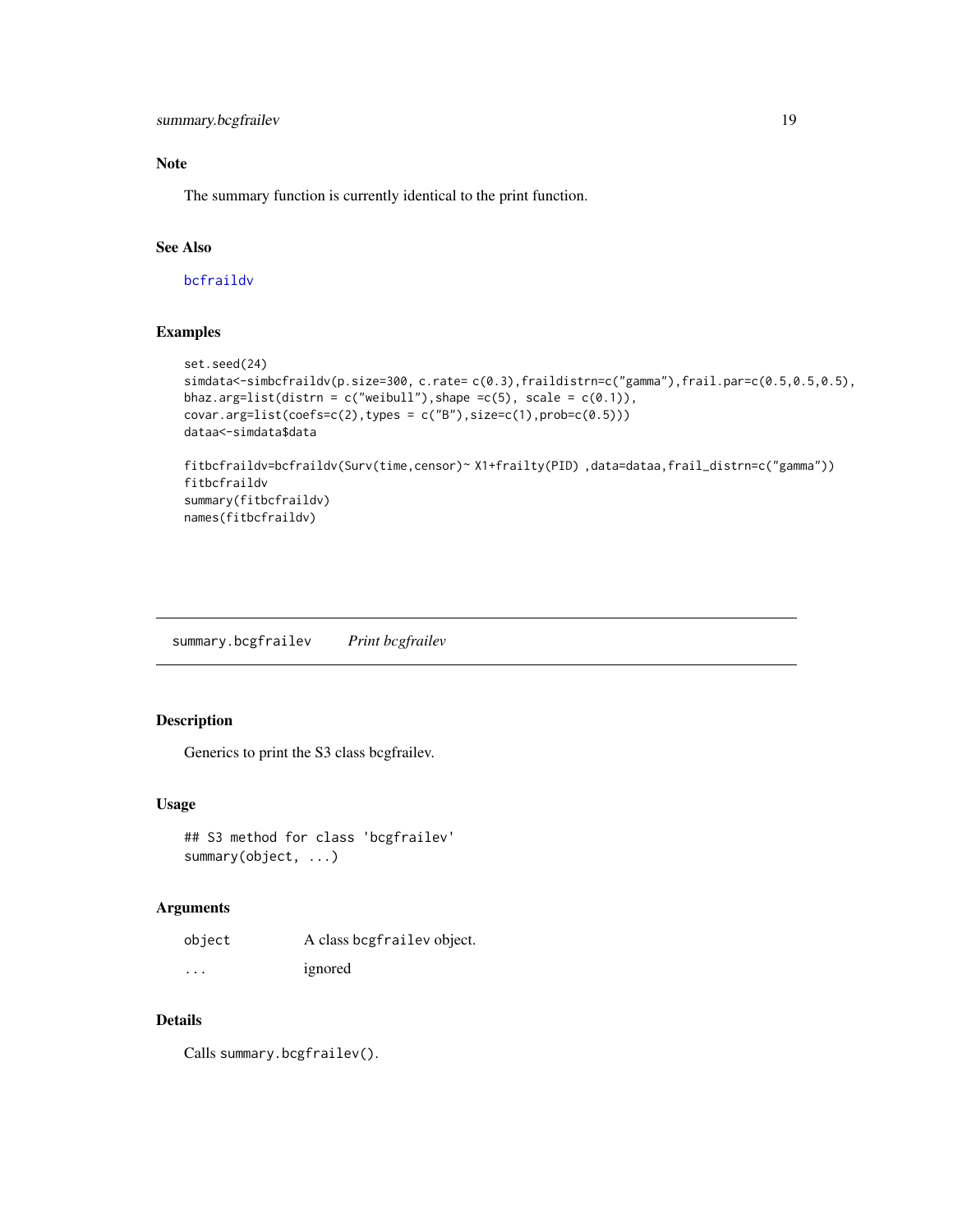# Examples

```
set.seed(24)
simdata<-simbcfrailph(p.size=300, c.rate= c(0.3),fraildistrn=c("gamma"),frail.par=c(0.5,0.5),
bhaz.arg=list(distrn = c("weibull"), shape =c(5), scale = c(0.1)),
covar.argv=list(coeffs=c(2),types = c("B"),size=c(1),probe=c(0.5)))dataa<-simdata$data
fitbcgfrailev=bcgfrailev(Surv(time,censor)~ X1+frailty(PID) ,data=dataa)
fitbcgfrailev
summary(fitbcgfrailev)
```
summary.coxphgmfr *Print coxphgmfr*

# Description

Generics to print the S3 class coxphgmfr.

# Usage

## S3 method for class 'coxphgmfr' summary(object, ...)

# Arguments

| object | A class coxphgmfr object. |
|--------|---------------------------|
| .      | ignored                   |

# Details

```
Calls summary.coxphgmfr().
```
# Value

An object of summary.coxphgmfr, with some more human-readable results from coxphgmfr object.

#### Note

The summary function is currently identical to the print function.

# See Also

[coxphgmfr](#page-9-1)

<span id="page-19-0"></span>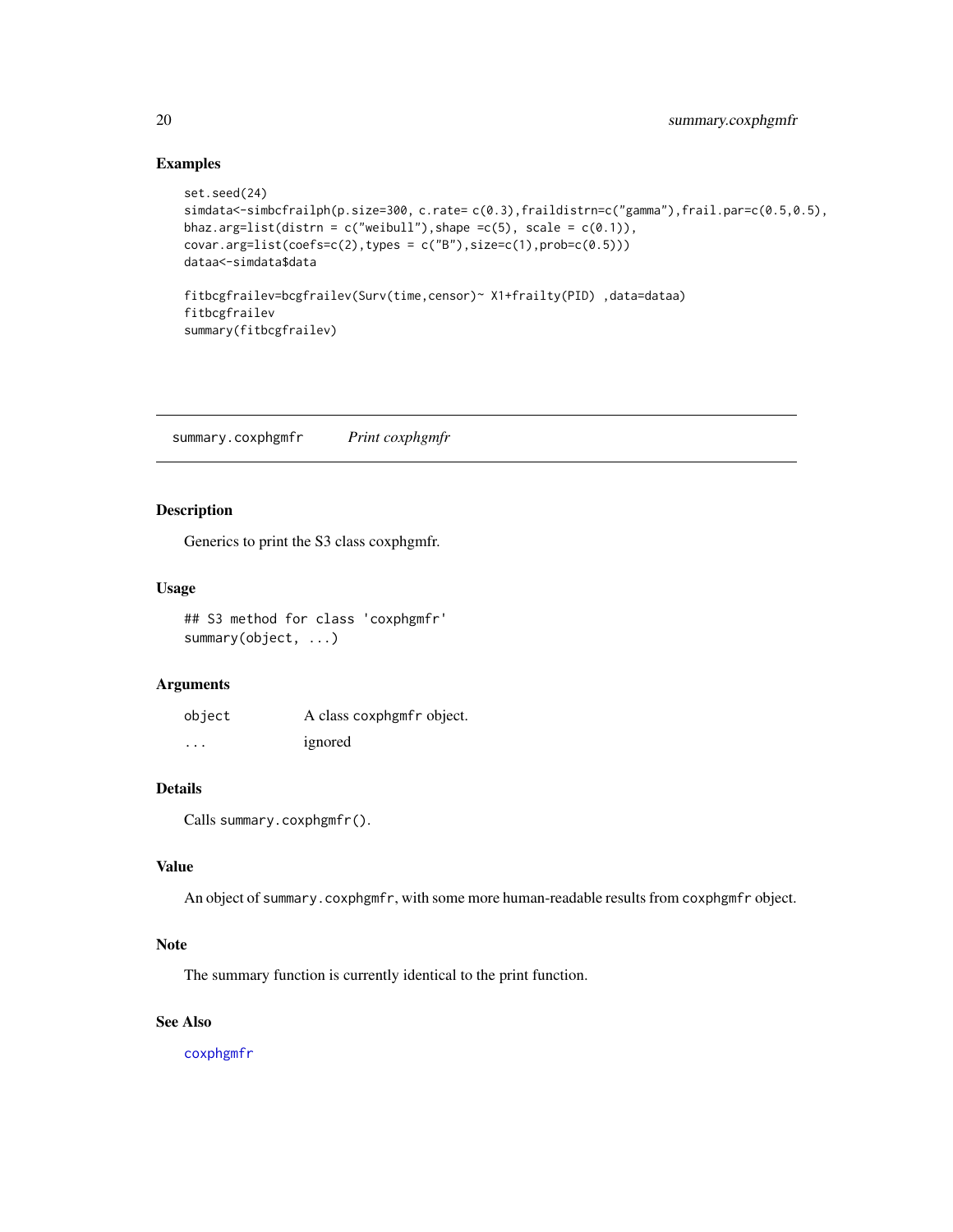# summary.coxphgmfr 21

# Examples

```
set.seed(2)
n1=600;IID=array(1:n1)
X1<-runif(n1, min=0, max=1)
z=rgamma(n1,shape=2,scale=0.5)
u1<-runif(n1, min=0, max=1)
time<- 1/0.1*log(1-0.1*log(u1)/(0.0001*exp(3*X1)*z))
censor=rep(1,n1)
dataa <- data.frame(time=time, X1=X1,censor=censor,IID=IID)
fitcoxfr=coxphgmfr(Surv(time,censor)~ X1+frailty(IID) ,data=dataa)
fitcoxfr
summary(fitcoxfr)
names(fitcoxfr)
```